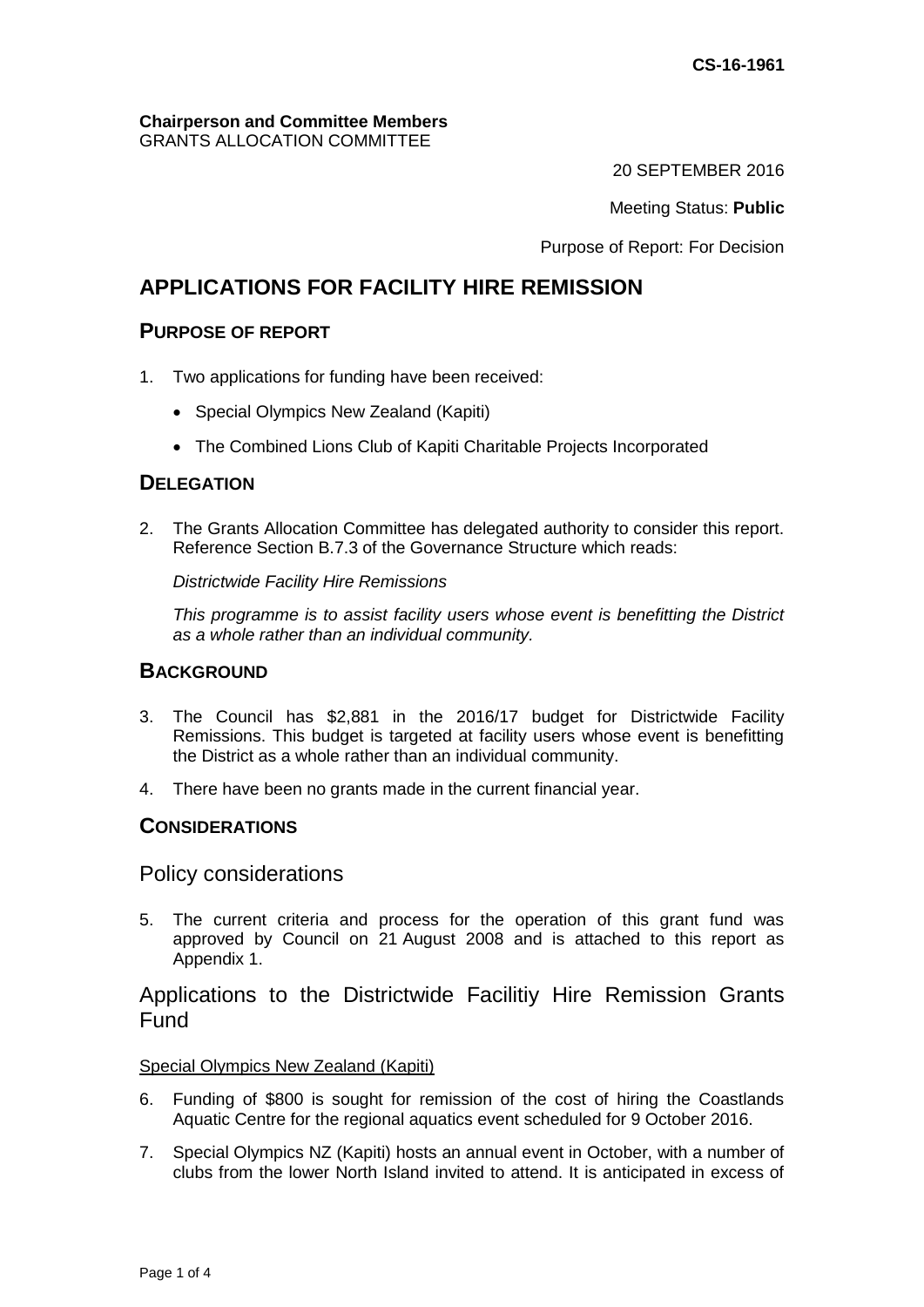120 athletes with an intellectual disability will attend this year. With managers, coaches, volunteers and family there will be approximately 200 people involved in the day's activities. Media will also be invited to attend.

- 8. The cost of exclusive hire for the Coastland Aquatic Centre is \$200 per hour offpeak, as set out in the fees and charges approved by Council for the 2016/2017 financial year. Although this event would be held during peak time, acting under general delegated authority staff have agreed that for this event the off-peak charge would be applied. In addition, for competitive events there is usually an additional per-head participation fee, which would also be waived for this event.
- 9. The required time for the full event is approximately six hours which would usually amount to a hire fee of \$1,200. Staff propose Special Olympics NZ only be charged for the four hours required for the actual competition itself, a total hire fee of \$800. This excludes the time required to set up and some leeway has been given to allow for the prize giving and for competitors to leave the facility before it is reopened to the public.
- 10. This reduction in fees is consistent with what has occurred on previous occasions.
- 11. This event complies with the criteria for Districtwide Facility Hire Remission Grants being a "worthy cause".
- 12. The maximum grant under the current policy is \$1,000.
- 13. The letter of application from Special Olympics NZ is attached to this report as Appendix 2.

#### The Combined Lions Club of Kapiti Charitable Projects Incorporated

- 14. Funding of \$1,066 is sought for remission of the cost of hiring the Waikanae Memorial Hall and PA system for the Monster Lions Annual Book Fair on 15 and 16 October 2016.
- 15. Kapiti Lions hosts an annual book fair raising funds for charity.
- 16. This event complies with the criteria for Districtwide Facility Hire Remission Grants being a "worthy cause".
- 17. The maximum grant under the current policy is \$1,000, meaning the full amount of this application cannot be granted.
- 18. The letter of application from Kapiti Lions is attached to this report as Appendix 3.

#### Legal considerations

19. There are no legal considerations relating to this report.

#### Financial considerations

20. Under the Local Government Amendment Act 2012 the local authority must "demonstrate prudent management of its revenues, expenses, assets, liabilities, investments, or general financial dealings."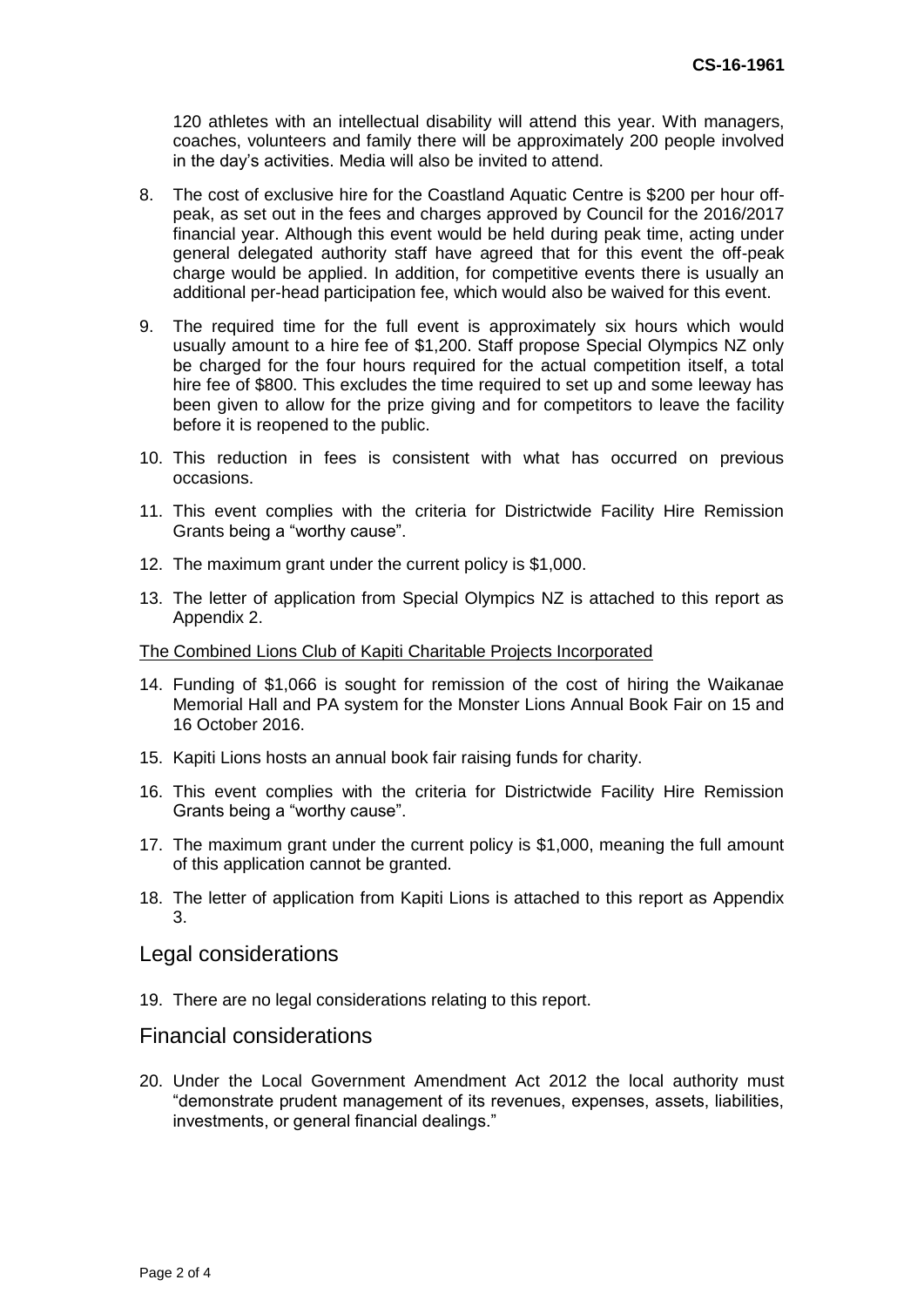- 21. An amount of \$2,881 is provided in the 2016/17 Annual Plan for the Districtwide Facilities Hire Remission Grant. No grant has been made to date in the 2016/17 financial year.
- 22. The maximum amount of applications in this report which can be granted is \$1,800.
- 23. If both applications were granted in full this would leave a balance of \$1,081 available in the Districtwide Facility Remissions budget for the remainder of the 2016/17 financial year.

#### **SIGNIFICANCE AND ENGAGEMENT**

24. This matter has a low level of significance under the Council's Significance and Engagement Policy.

#### Consultation already undertaken

25. There are no consultation issues. No other agencies have been consulted in this matter.

#### Engagement planning

26. An engagement plan is not needed to implement this decision.

#### **Publicity**

27. If the remission is granted to Special Olympics NZ, the decision will be publicised as appropriate through the Council's regular communications channels.

#### **RECOMMENDATIONS**

- 28. That the Grants Allocation Committee grants \$800 to Special Olympics New Zealand from the Districtwide Facilities Hire Remission budget to cover the cost of hiring the Coastlands Aquatic Centre for the regional aquatics event scheduled for 9 October 2016.
- 29. That the Grants Allocation Committee grants \$1,000 to the Combined Lions Clubs of Kapiti Charitable Projects Incorporated, to assist with the cost of hiring the Waikanae Memorial Hall and PA system system for the Monster Lions Annual Book Fair on 15 and 16 October 2016.

| Report prepared by | <b>Approved for submission</b> | <b>Approved for submission</b> |
|--------------------|--------------------------------|--------------------------------|
|--------------------|--------------------------------|--------------------------------|

| I racev Ferrv |
|---------------|
|---------------|

**Group Manager Community Services**

**Executive Secretary Community Services** 

ey Ferry **Max Pedersen** Maxme Maxwell

**Group Manager Corporate Services**